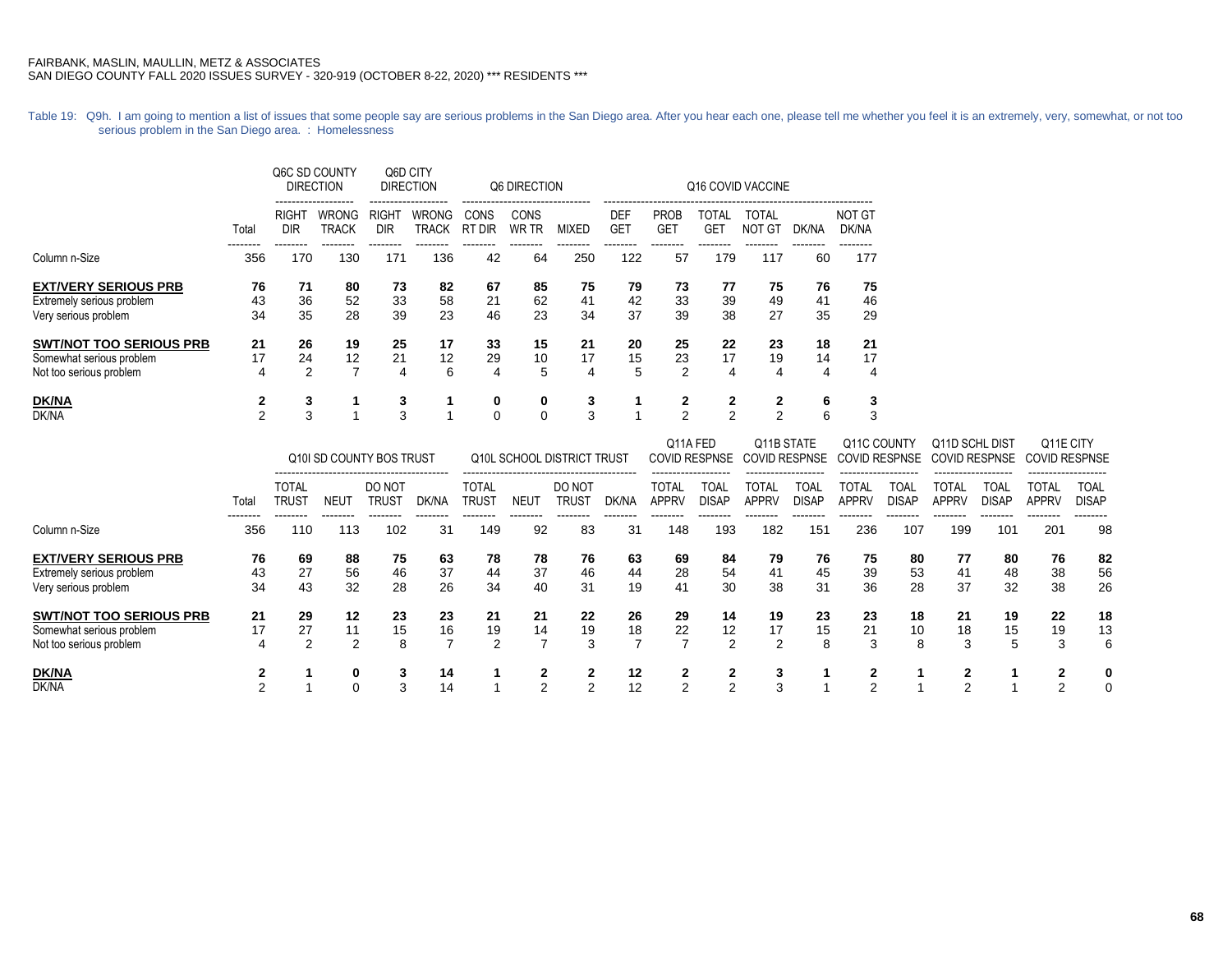Table 19: Q9h. I am going to mention a list of issues that some people say are serious problems in the San Diego area. After you hear each one, please tell me whether you feel it is an extremely, very, somewhat, or not too serious problem in the San Diego area. : Homelessness

|                                                                                       |                     | Q13 CHILDREN      |                           |                     |                                | Q15 ED QUALITY      |                            |                            |                            |                                               |                           | Q18 CHANGE POLICE FUNDING  |                            |                      |                             | Q19 BORDER          |                            |                          |                 |
|---------------------------------------------------------------------------------------|---------------------|-------------------|---------------------------|---------------------|--------------------------------|---------------------|----------------------------|----------------------------|----------------------------|-----------------------------------------------|---------------------------|----------------------------|----------------------------|----------------------|-----------------------------|---------------------|----------------------------|--------------------------|-----------------|
|                                                                                       | Total               | <b>YES</b>        | <b>NO</b>                 | B                   | C                              | D                   | A/B                        | D/F                        | <b>STR</b><br>FAV          | <b>SMWT</b><br>FAV                            | <b>STR</b><br>OPP         | TOTAL<br>FAV               | <b>TOTAL</b><br>OPP        | DK/NA                | <b>REST</b><br><b>RSTRC</b> | <b>OPEN</b>         | DK/NA                      |                          |                 |
| Column n-Size                                                                         | --------<br>356     | --------<br>189   | --------<br>157           | --------<br>32      | --------<br>31                 | --------<br>17      | --------<br>39             | --------<br>20             | --------<br>86             | --------<br>70                                | --------<br>124           | --------<br>157            | ---------<br>156           | --------<br>43       | --------<br>149             | --------<br>160     | --------<br>47             |                          |                 |
| <b>EXT/VERY SERIOUS PRB</b><br>Extremely serious problem<br>Very serious problem      | 76<br>43<br>34      | 78<br>44<br>34    | 73<br>39<br>34            | 80<br>42<br>38      | 79<br>36<br>43                 | 73<br>55<br>18      | 80<br>42<br>38             | 77<br>58<br>19             | 89<br>57<br>33             | 76<br>34<br>42                                | 72<br>36<br>36            | 83<br>47<br>37             | 72<br>39<br>34             | 63<br>42<br>21       | 75<br>44<br>31              | 77<br>40<br>37      | 77<br>47<br>30             |                          |                 |
| <b>SWT/NOT TOO SERIOUS PRB</b><br>Somewhat serious problem<br>Not too serious problem | 21<br>17<br>4       | 19<br>13<br>6     | 25<br>23<br>2             | 20<br>14<br>6       | 10<br>3                        | 23<br>12<br>10      | 20<br>13<br>$\overline{7}$ | 19<br>10<br>9              | 8<br>$\overline{7}$<br>2   | 24<br>22<br>2                                 | 27<br>18<br>9             | 15<br>14<br>$\overline{2}$ | 27<br>19<br>8              | 25<br>25<br>$\Omega$ | 22<br>19<br>3               | 22<br>16<br>6       | 18<br>17<br>$\overline{2}$ |                          |                 |
| <b>DK/NA</b><br><b>DK/NA</b>                                                          | 2<br>$\overline{2}$ | 3<br>3            | 2<br>$\overline{2}$       | 0<br>$\Omega$       | 11<br>11<br>Q20 RE-OPEN BORDER | 5<br>5              | 0<br>$\Omega$              | 4<br>$\overline{4}$        | 2<br>2                     | 0<br>$\Omega$<br><b>Q21 EMPLOYMENT STATUS</b> | $\overline{ }$            |                            |                            | 12<br>12             | 2<br>$\overline{2}$         | 2<br>$\overline{2}$ | 5<br>5<br>Q22 EDUCATION    |                          |                 |
|                                                                                       |                     |                   |                           |                     |                                |                     |                            |                            |                            |                                               |                           |                            |                            |                      | -----------------------     |                     |                            |                          |                 |
|                                                                                       | Total               | <b>STR</b><br>FAV | <b>SMWT</b><br><b>FAV</b> | <b>STR</b><br>OPP   | <b>TOTAL</b><br>FAV            | <b>TOTAL</b><br>OPP | DK/NA                      | <b>FULL</b><br><b>TIME</b> | <b>PART</b><br><b>TIME</b> | <b>FRLGD</b><br><b>UNEMP</b>                  | <b>RE</b><br><b>TIRED</b> | <b>WORK</b><br><b>ING</b>  | <b>NOT</b><br><b>WRKNG</b> | HS OR<br>LESS        | SOME<br>COLL                | COLL<br><b>GRAD</b> | <b>POST</b><br><b>GRAD</b> | NON-<br>COLL             | COLL+           |
| Column n-Size                                                                         | --------<br>356     | -------<br>79     | --------<br>57            | --------<br>106     | --------<br>136                | --------<br>178     | --------<br>42             | --------<br>207            | --------<br>29             | --------<br>25                                | --------<br>64            | --------<br>236            | --------<br>111            | --------<br>36       | --------<br>142             | --------<br>110     | --------<br>64             | $- - - - - - - -$<br>178 | --------<br>174 |
| <b>EXT/VERY SERIOUS PRB</b><br>Extremely serious problem<br>Very serious problem      | 76<br>43<br>34      | 81<br>45<br>36    | 69<br>35<br>34            | 71<br>40<br>31      | 76<br>41<br>35                 | 75<br>43<br>32      | 81<br>46<br>34             | 72<br>40<br>33             | 86<br>43<br>43             | 77<br>41<br>37                                | 82<br>42<br>40            | 74<br>40<br>34             | 82<br>47<br>35             | 53<br>15<br>38       | 84<br>51<br>34              | 72<br>39<br>34      | 78<br>46<br>31             | 78<br>44<br>35           | 74<br>41<br>33  |
| <b>SWT/NOT TOO SERIOUS PRB</b><br>Somewhat serious problem<br>Not too serious problem | 21<br>17            | 19<br>14<br>5     | 26<br>24<br>2             | 27<br>21<br>6       | 22<br>18<br>4                  | 24<br>19<br>4       | 10                         | 25<br>21<br>$\overline{4}$ | 11<br>11<br>$\Omega$       | 23<br>16<br>6                                 | 17<br>11<br>6             | 23<br>20<br>$\Delta$       | 17<br>13                   | 42<br>32<br>10       | 12<br>11                    | 28<br>20<br>8       | 22<br>21                   | 18<br>15<br>3            | 26<br>20<br>5   |
| <b>DK/NA</b><br>DK/NA                                                                 | 2<br>$\overline{2}$ | 0<br>$\Omega$     | 5<br>5                    | 2<br>$\overline{2}$ | 2<br>$\overline{2}$            |                     | 9<br>9                     | 3<br>3                     | 3<br>3                     | 0<br>$\Omega$                                 |                           | 3<br>3                     |                            | 5<br>5               |                             | 0<br>$\Omega$       | 0<br>$\Omega$              | 4<br>4                   | 0<br>$\Omega$   |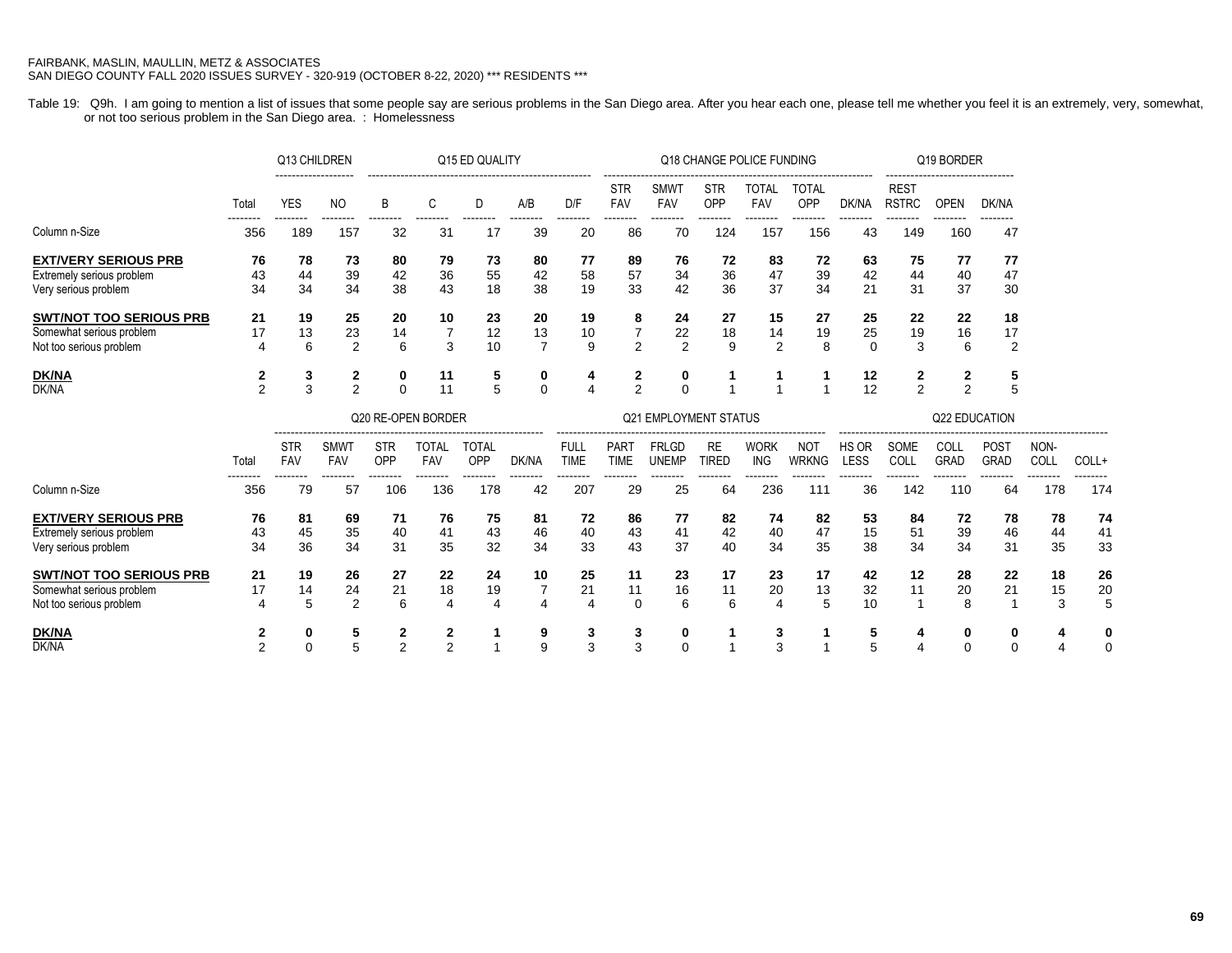Table 19: Q9h. I am going to mention a list of issues that some people say are serious problems in the San Diego area. After you hear each one, please tell me whether you feel it is an extremely, very, somewhat, or not too serious problem in the San Diego area. : Homelessness

|                                |                 |                |                    |                     | Q23 IDEOLOGY        |                |                 |                | Q24 PARTY SELF-ID        |                     |                     |                          |                 |                 |                 | <b>QB RACE/ETHNICITY</b> |                |                           |                |            |  |  |
|--------------------------------|-----------------|----------------|--------------------|---------------------|---------------------|----------------|-----------------|----------------|--------------------------|---------------------|---------------------|--------------------------|-----------------|-----------------|-----------------|--------------------------|----------------|---------------------------|----------------|------------|--|--|
|                                | Total           | VERY<br>LIB    | <b>SMWT</b><br>LIB | <b>SMW1</b><br>CONS | <b>VERY</b><br>CONS | <b>LIB</b>     | <b>MOD</b>      | CONS           | <b>STR</b><br><b>DEM</b> | NS/LN<br><b>DEM</b> | NS/LN<br><b>REP</b> | <b>STR</b><br><b>REP</b> | DEM             | <b>IND</b>      | <b>REP</b>      | WHITE                    | LATNC          | <b>AFR</b><br><b>AMER</b> | <b>ASIAN</b>   | <b>POC</b> |  |  |
| Column n-Size                  | --------<br>356 | --------<br>54 | --------<br>28     | --------<br>39      | 41                  | --------<br>83 | --------<br>155 | --------<br>80 | 77                       | 68                  | 47                  | --------<br>60           | --------<br>145 | --------<br>104 | --------<br>107 | --------<br>167          | --------<br>93 | --------<br>25            | --------<br>36 | .<br>171   |  |  |
| <b>EXT/VERY SERIOUS PRB</b>    | 76              | 80             | 91                 | 71                  | 71                  | 84             | 75              | 71             | 84                       | 77                  | 62                  | 67                       | 81              | -81             | 65              | 72                       | 85             | 87                        | 62             | 80         |  |  |
| Extremely serious problem      | 43              | 51             | 47                 | 35                  | 44                  | 49             | 41              | 39             | 48                       | 44                  | 23                  | 35                       | 46              | 51              | 30              | 36                       | 44             | 60                        | 44             | 47         |  |  |
| Very serious problem           | 34              | 29             | 44                 | 36                  | 27                  | 34             | 34              | 32             | 36                       | 33                  | 39                  | 32                       | 35              | 30              | 35              | 35                       | 41             | 27                        | 18             | 33         |  |  |
| <b>SWT/NOT TOO SERIOUS PRB</b> | 21              | 20             | 9                  | 29                  | 27                  | 16             | 22              | 28             | 15                       | 21                  | 38                  | 32                       | 17              | 14              | 34              | 25                       | 12             | 11                        | 38             | 18         |  |  |
| Somewhat serious problem       | 17              | 15             | 8                  | 18                  | 24                  | 12             | 19              | 21             | 11                       | 17                  | 29                  | 26                       | 14              | 12              | 28              | 22                       | 10             | 3                         | 28             | 13         |  |  |
| Not too serious problem        | 4               | 5              | 2                  | 11                  | 3                   | 4              | 2               |                | 4                        | 3                   | 9                   | 5                        | 4               | 2               |                 | 3                        | 2              | 8                         | 10             |            |  |  |
| DK/NA                          |                 | 0              | 0                  | 0                   |                     | 0              | 4               |                |                          |                     | 0                   |                          | $\mathbf{2}$    | 5               |                 | J.                       | 3              |                           | 0              |            |  |  |
| DK/NA                          |                 | $\mathbf 0$    |                    | $\mathbf 0$         | $\mathcal{P}$       | $\Omega$       |                 |                |                          | $\mathfrak{p}$      | $\mathbf{0}$        |                          | $\overline{2}$  | 5               |                 | 3                        | $\sim$         | $\mathfrak{p}$            |                |            |  |  |
|                                |                 |                |                    |                     |                     |                |                 |                |                          |                     |                     |                          |                 |                 |                 | MODE OF                  |                |                           |                |            |  |  |

|                                |                 |                 | Q5 GENDER                           | Q4 AGE         |                |                |                |                |                |                 |                 |                |                 | A/B SPLIT<br>------------------- |                 | <b>INTERVIEW</b> |                                     | QA CELL PHONE<br>------------------- |                 |                |
|--------------------------------|-----------------|-----------------|-------------------------------------|----------------|----------------|----------------|----------------|----------------|----------------|-----------------|-----------------|----------------|-----------------|----------------------------------|-----------------|------------------|-------------------------------------|--------------------------------------|-----------------|----------------|
|                                | Total           | MEN             | -------------------<br><b>WOMEN</b> | 18-29          | 30-39          | 40-49          | 50-64          | 65-74          | $75+$          | 18-49           | $50+$           | $65+$          | 18-39           | 40-64                            | A               | B                | -------------------<br><b>PHONE</b> | ON<br><b>LINE</b>                    | <b>YES</b>      | NO.            |
| Column n-Size                  | --------<br>356 | --------<br>174 | --------<br>173                     | --------<br>57 | --------<br>68 | --------<br>68 | --------<br>93 | --------<br>40 | --------<br>24 | --------<br>192 | --------<br>157 | --------<br>64 | --------<br>125 | --------<br>160                  | --------<br>356 | --------         | --------<br>170                     | --------<br>186                      | --------<br>107 | --------<br>63 |
| <b>EXT/VERY SERIOUS PRB</b>    | 76              | 73              | 80                                  | 81             | 72             | 76             | 81             | 81             | 53             | 76              | 77              | 71             | 76              | 79                               | 76              |                  | 77                                  | 75                                   | 80              | 72             |
| Extremely serious problem      | 43              | 35              | 49                                  | 43             | 35             | 47             | 51             | 33             | 31             | 42              | 43              | 32             | 39              | 49                               | 43              |                  | 40                                  | 44                                   | 42              | 38             |
| Very serious problem           | 34              | 38              | 31                                  | 38             | 37             | 29             | 30             | 48             | 22             | 35              | 33              | 38             | 37              | 30                               | 34              | 0                | 37                                  | 31                                   | 39              | 33             |
| <b>SWT/NOT TOO SERIOUS PRB</b> | 21              | 23              | 19                                  | 19             | 26             | 20             | 19             | 19             | 36             | 22              | 21              | 25             | 23              | 19                               | 21              |                  | 19                                  | 24                                   |                 | 21             |
| Somewhat serious problem       | 17              | 19              | 15                                  | 19             | 21             | 14             | 16             | 15             | 23             | 18              | 17              | 18             | 20              | 15                               | 17              |                  | 16                                  | 19                                   | 15              | 17             |
| Not too serious problem        | 4               | 4               | 4                                   | 0              | 6              | 6              | C              | $\sqrt{2}$     | 13             |                 | 4               |                | 3               |                                  | 4               |                  | ◠                                   | 5                                    | c               | 4              |
| <u>DK/NA</u>                   |                 |                 |                                     | 0              |                |                |                |                | 11             |                 |                 | л              |                 |                                  |                 |                  |                                     |                                      | ີ               |                |
| DK/NA                          |                 |                 |                                     | 0              | ີ              |                |                |                | 11             |                 |                 |                |                 | ◠                                |                 |                  |                                     |                                      | $\sim$          |                |